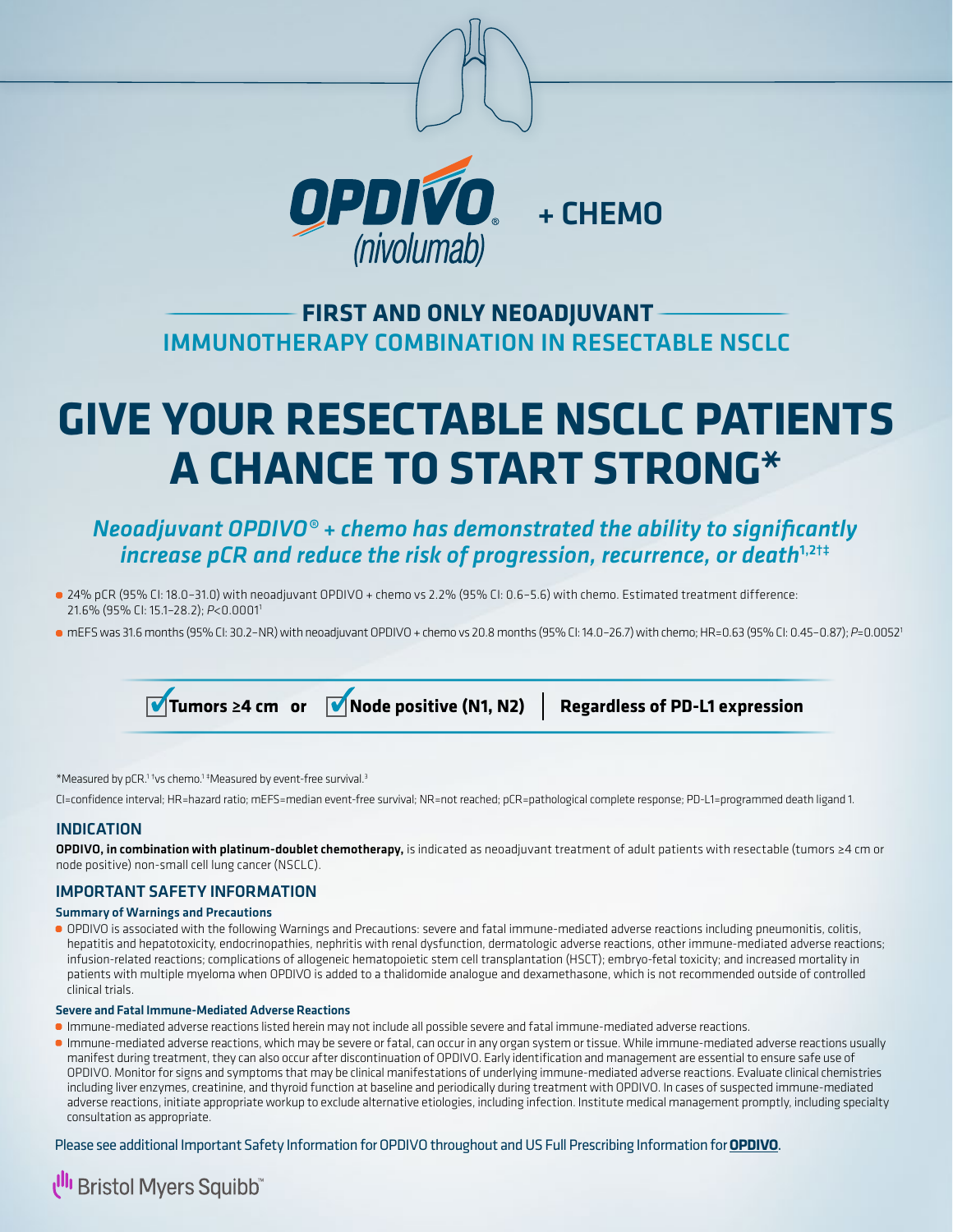## **Checkmate 816:** For patients with resectable NSCLC, regardless of PD-L1 expression **Neoadjuvant OPDIVO® (nivolumab) + chemo: 3 cycles of treatment studied in stage IB–IIIA resectable NSCLC patients1,2\***



## Primary endpoints

- Pathological complete response (pCR) per BIPR: 0% residual viable tumor in both the primary tumor (lung) and sampled lymph nodes<sup>2¶</sup>
- Event-free survival (EFS) per BICR: Time from randomization to disease progression that precludes surgery, disease progression/recurrence after surgery, progression for patients without surgery, or death due to any cause<sup>3</sup>

## Key secondary endpoint

- Overall survival (OS)1
- The trial excluded patients with unresectable or metastatic NSCLC, known *EGFR* mutations or *ALK* translocations, Grade 2 or greater peripheral neuropathy, active autoimmune disease, or medical conditions requiring systemic immunosuppression<sup>1</sup>
- Within the ITT population, 50% had tumors with PD-L1 expression ≥1%; 51% had tumors with squamous histology and 49% had tumors with non-squamous histology1

\*Platinum-doublet chemotherapy q3w for 3 cycles: NSQ: pemetrexed and cisplatin or paclitaxel and carboplatin; SQ: gemcitabine and cisplatin or paclitaxel and carboplatin.2 † Per the 7th edition American Joint Committee on Cancer/Union for International Cancer Control (AJCC/UICC) staging criteria.1 ‡ Determined by the PD-L1 IHC 28-8 pharmDx assay (Dako); PD-L1 <1% stratification includes patients with PD-L1 expression status not evaluable and indeterminate.<sup>2 §</sup>The approved Prescribing Information recommended dosage of OPDIVO + platinum-doublet chemo is 360 mg q3w with platinum-doublet chemo on the same day q3w for 3 cycles.<sup>1 il</sup>in the platinum-doublet chemotherapy arm, 2 additional treatment regimen options included vinorelbine and cisplatin, or docetaxel and cisplatin (any histology).1 ¶Includes those not undergoing surgery who will be considered as not achieving pCR.<sup>2</sup>

ALK=anaplastic lymphoma kinase; BICR=blinded independent central review; BIPR=blinded independent pathological review; ECOG PS=Eastern Cooperative Oncology Group Performance Status; EGFR=epidermal growth factor receptor; IHC=immunohistochemistry; NSQ=non-squamous; q3w=every 3 weeks.

## IMPORTANT SAFETY INFORMATION (cont'd)

#### Severe and Fatal Immune-Mediated Adverse Reactions (cont'd)

Withhold or permanently discontinue OPDIVO depending on severity (please see section 2 Dosage and Administration in the accompanying Full Prescribing Information). In general, if OPDIVO interruption or discontinuation is required, administer systemic corticosteroid therapy (1 to 2 mg/kg/day prednisone or equivalent) until improvement to Grade 1 or less. Upon improvement to Grade 1 or less, initiate corticosteroid taper and continue to taper over at least 1 month. Consider administration of other systemic immunosuppressants in patients whose immune-mediated adverse reactions are not controlled with corticosteroid therapy. Toxicity management guidelines for adverse reactions that do not necessarily require systemic steroids (e.g., endocrinopathies and dermatologic reactions) are discussed below.

#### Immune-Mediated Pneumonitis

OPDIVO can cause immune-mediated pneumonitis. The incidence of pneumonitis is higher in patients who have received prior thoracic radiation. In patients receiving OPDIVO monotherapy, immune-mediated pneumonitis occurred in 3.1% (61/1994) of patients, including Grade 4 (<0.1%), Grade 3 (0.9%), and Grade 2 (2.1%).



Please see additional Important Safety Information for OPDIVO throughout and US Full Prescribing Information for **[OPDIVO](https://packageinserts.bms.com/pi/pi_opdivo.pdf)**.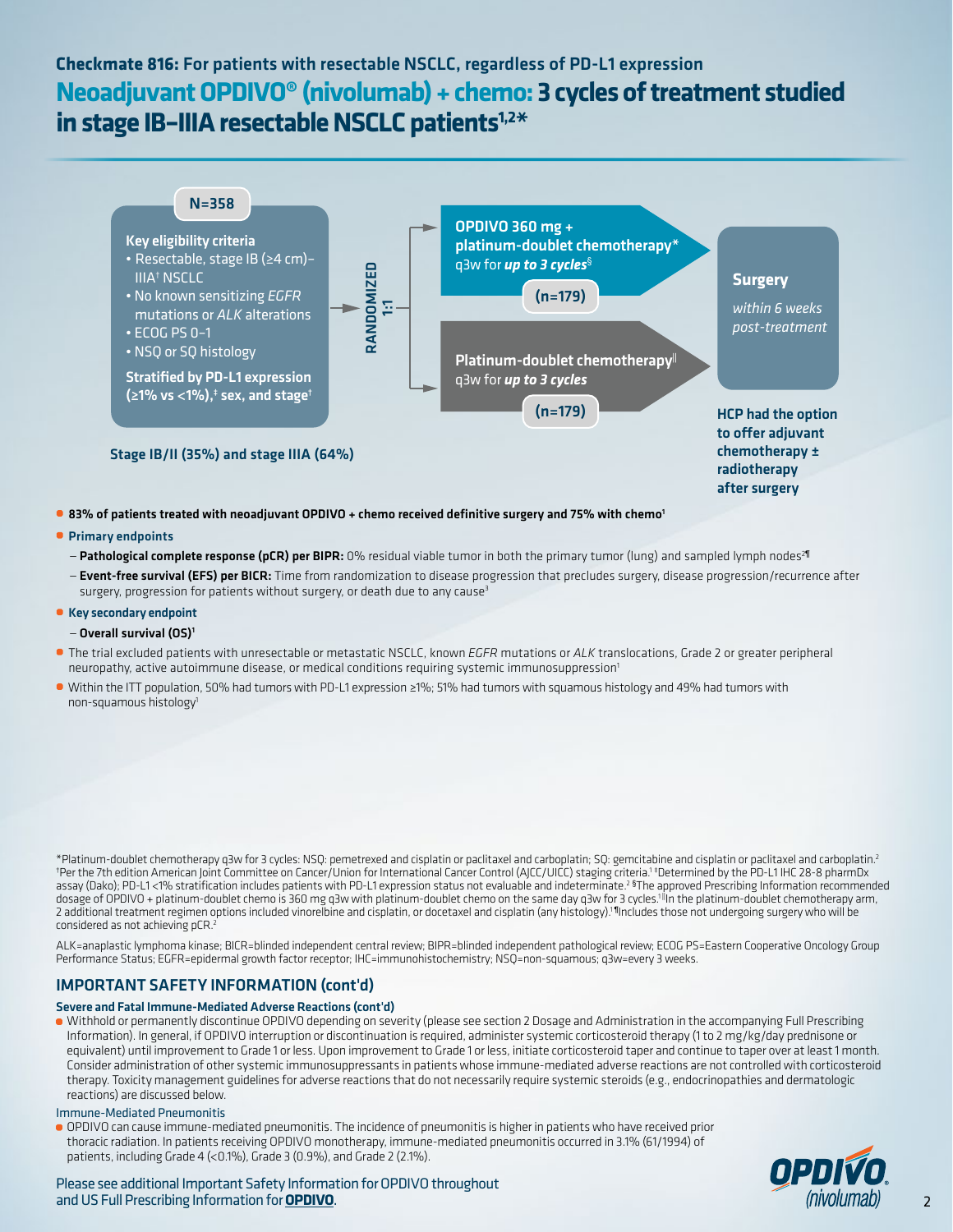## **Checkmate 816:** For patients with resectable NSCLC, regardless of PD-L1 expression

# **Superior pCR and EFS with neoadjuvant OPDIVO® (nivolumab) + chemo in the ITT population at the primary analysis1,2\***

## $pCR$  ITT, primary analysis<sup>1,2†</sup>

# and US Full Prescribing Information for BEFU in the BEFU information for Cape CI (3.22%)<br>
and n/N 43/179 (95% CL: 18.0-31.0) (95% CL: 0.6-5.6)<br>
■ [OPDIVO](https://packageinserts.bms.com/pi/pi_opdivo.pdf) + chemo ■ Chemo<br>
Minimum follow-up of 7.6 months.<sup>7</sup><br>
■ **CFR (see BI** n/N 43/179 4/179 (95% <sup>C</sup>I:18.0–31.0) (95% <sup>C</sup>I: 0.6–5.6) 43/179 10 20 0 30 **24**% **2.2**%  $\blacksquare$  OPDIVO + chemo  $\blacksquare$  Chemo 10 -<br>
0<br>
n/N 43/179 - 4/179<br>
(95% Cl: 18.0-31.0) (95% Cl: 0.6-5.6<br>
■ OPDIVO + chemo ■ Chemo<br>
Minimum follow-up of 7.6 months.<sup>2</sup>  $(95.0, 18.0, 0)$  (95%)  $(95.0, 0.0, 0.5)$ n/N 4/179 10 20  $n/N$ 30 Minimum follow-up of 7.6 months Minimum follow-up of 7.6 months.2

## EFS ITT, primary analysis $1,3\pm$



- **pCR (per BIPR):** 0% residual viable tumor in both the primary tumor (lung) and sampled lymph nodes<sup>2t</sup>
- **EFS (per BICR):** Time from randomization to disease progression that precludes surgery, disease progression/recurrence after surgery, progression for patients without surgery, or death due to any cause<sup>3</sup>
- In the ITT population, the estimated treatment difference for pCR rate was 21.6% (95% CI: 15.1–28.2); *P*<0.00011

## pCR rate by stage and PD-L1 expression subgroups:

**Limitation:** Checkmate 816 was not powered to detect differences in treatment effect within individual stage or PD-L1 subgroups; therefore, this exploratory analysis should be interpreted with caution because of the limited patient numbers and potential imbalances in baseline characteristics within the subgroup.

- With a minimum follow-up of 7.6 months<sup>2</sup>:
	- In patients with stage I-IIB disease (n= 128) at baseline, 26% achieved pCR with OPDIVO + chemo and 5% with chemo<sup>2,4§II</sup>
	- In patients with stage IIIA disease (n=228) at baseline, 23% achieved pCR with OPDIVO + chemo and 1% with chemo<sup>2,4§II</sup>
	- In patients with PD-L1 <1% (n=155), 17% of patients achieved pCR with OPDIVO + chemo and 3% with chemo2
	- $-$  In patients with PD-L1 ≥1% (n=178), 33% of patients achieved pCR with OPDIVO + chemo and 2% with chemo<sup>2</sup>
- Of patients enrolled in the OPDIVO + chemo arm, 44% had tumors expressing PD-L1 <1% and 50% had tumors expressing PD-L1 ≥1%. Of patients enrolled in the chemo arm, 43% had tumors expressing PD-L1 <1% and 50% had tumors expressing PD-L1 ≥1%2

\*vs chemo.1 † Per BIPR. Includes those not undergoing surgery who will be considered as not achieving pCR.2 ‡ Per BICR.3 § Baseline stage of disease by CRF; TNM 7th edition used for classification.<sup>1</sup> "Per BIPR in the ITT population.<sup>1</sup>

ITT=intent to treat.

## IMPORTANT SAFETY INFORMATION (cont'd)

## Severe and Fatal Immune-Mediated Adverse Reactions (cont'd)

## Immune-Mediated Colitis

OPDIVO can cause immune-mediated colitis. A common symptom included in the definition of colitis was diarrhea. Cytomegalovirus (CMV) infection/ reactivation has been reported in patients with corticosteroid-refractory immune-mediated colitis. In cases of corticosteroid-refractory colitis, consider repeating infectious workup to exclude alternative etiologies. In patients receiving OPDIVO monotherapy, immune-mediated colitis occurred in 2.9% (58/1994) of patients, including Grade 3 (1.7%) and Grade 2 (1%).

Immune-Mediated Hepatitis and Hepatotoxicity

OPDIVO can cause immune-mediated hepatitis. In patients receiving OPDIVO monotherapy, immune-mediated hepatitis occurred in 1.8% (35/1994) of patients, including Grade 4 (0.2%), Grade 3 (1.3%), and Grade 2 (0.4%)

Please see additional Important Safety Information for OPDIVO throughout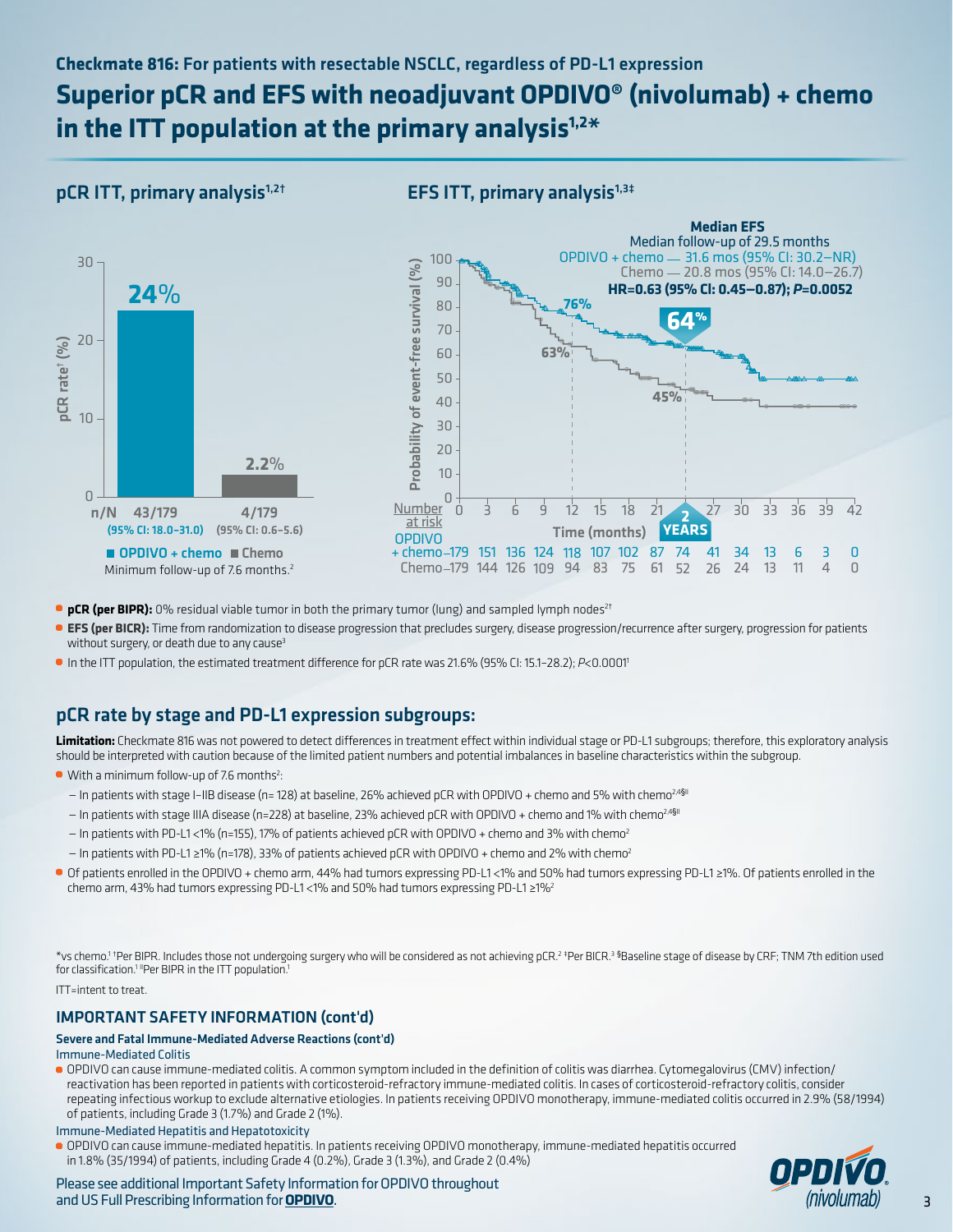# **Checkmate 816:** For patients with resectable NSCLC, regardless of PD-L1 expression **Overall survival with neoadjuvant OPDIVO® (nivolumab) + chemo**

## OS ITT, pre-specified interim analysis $^3$

**Limitation: Results at the pre-specified interim analysis did not cross the boundary for statistical significance and should be interpreted with caution due to the immaturity of the data. OS will be monitored over time.**



## IMPORTANT SAFETY INFORMATION (cont'd)

## Severe and Fatal Immune-Mediated Adverse Reactions (cont'd)

#### Immune-Mediated Endocrinopathies

- OPDIVO can cause primary or secondary adrenal insufficiency, immune-mediated hypophysitis, immune-mediated thyroid disorders, and Type 1 diabetes mellitus, which can present with diabetic ketoacidosis. Withhold OPDIVO depending on severity (please see section 2 Dosage and Administration in the accompanying Full Prescribing Information). For Grade 2 or higher adrenal insufficiency, initiate symptomatic treatment, including hormone replacement as clinically indicated. Hypophysitis can present with acute symptoms associated with mass effect such as headache, photophobia, or visual field defects. Hypophysitis can cause hypopituitarism; initiate hormone replacement as clinically indicated. Thyroiditis can present with or without endocrinopathy. Hypothyroidism can follow hyperthyroidism; initiate hormone replacement or medical management as clinically indicated. Monitor patients for hyperglycemia or other signs and symptoms of diabetes; initiate treatment with insulin as clinically indicated.
- In patients receiving OPDIVO monotherapy, adrenal insufficiency occurred in 1% (20/1994), including Grade 3 (0.4%) and Grade 2 (0.6%).
- In patients receiving OPDIVO monotherapy, hypophysitis occurred in 0.6% (12/1994) of patients, including Grade 3 (0.2%) and Grade 2 (0.3%).
- In patients receiving OPDIVO monotherapy, thyroiditis occurred in 0.6% (12/1994) of patients, including Grade 2 (0.2%).
- In patients receiving OPDIVO monotherapy, hyperthyroidism occurred in 2.7% (54/1994) of patients, including Grade 3 (<0.1%) and Grade 2 (1.2%).
- In patients receiving OPDIVO monotherapy, hypothyroidism occurred in 8% (163/1994) of patients, including Grade 3 (0.2%) and Grade 2 (4.8%).
- In patients receiving OPDIVO monotherapy, diabetes occurred in 0.9% (17/1994) of patients, including Grade 3 (0.4%) and
- Grade 2 (0.3%), and 2 cases of diabetic ketoacidosis.

## Immune-Mediated Nephritis with Renal Dysfunction

OPDIVO can cause immune-mediated nephritis. In patients receiving OPDIVO monotherapy, immune-mediated nephritis and renal dysfunction occurred in 1.2% (23/1994) of patients, including Grade 4 (<0.1%), Grade 3 (0.5%), and Grade 2 (0.6%).

### Immune-Mediated Dermatologic Adverse Reactions

- OPDIVO can cause immune-mediated rash or dermatitis. Exfoliative dermatitis, including Stevens-Johnson syndrome (SJS), toxic epidermal necrolysis (TEN), and drug rash with eosinophilia and systemic symptoms (DRESS) has occurred with PD-1/PD-L1 blocking antibodies. Topical emollients and/or topical corticosteroids may be adequate to treat mild to moderate nonexfoliative rashes.
- Withhold or permanently discontinue OPDIVO depending on severity (please see section 2 Dosage and Administration in the accompanying Full Prescribing Information).
- In patients receiving OPDIVO monotherapy, immune-mediated rash occurred in 9% (171/1994) of patients, including Grade 3 (1.1%) and Grade 2 (2.2%).



Please see additional Important Safety Information for OPDIVO throughout and US Full Prescribing Information for **[OPDIVO](https://packageinserts.bms.com/pi/pi_opdivo.pdf)**.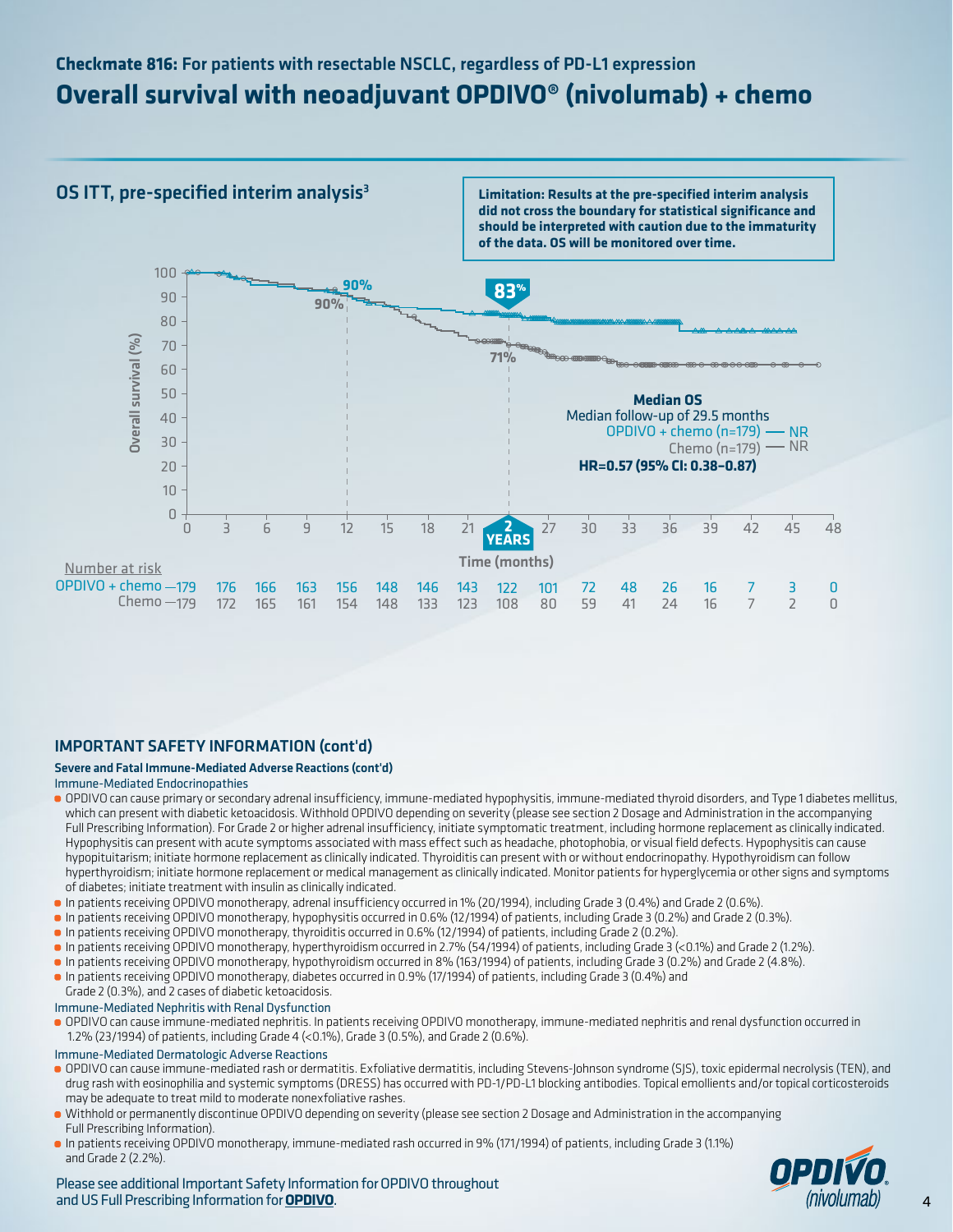## Adverse reactions in >10% of patients receiving OPDIVO + chemo\*

|                                                                      | OPDIVO + chemo<br>$(n=176)$ |                        | <b>Chemo</b><br>$(n=176)$ |                   |
|----------------------------------------------------------------------|-----------------------------|------------------------|---------------------------|-------------------|
| <b>Adverse reactions</b>                                             | All grades (%)              | Grades 3-4 (%)         | All grades (%)            | Grades 3-4 (%)    |
| <b>Gastrointestinal</b><br><b>Nausea</b><br>Constipation<br>Vomiting | 38<br>34<br>11              | 0.6<br>$\Omega$<br>1.1 | 45<br>32<br>13            | 1.1<br>1.1<br>0.6 |
| <b>General</b><br>Fatigue <sup>+</sup><br>Malaise                    | 26<br>15                    | 2.3<br>0.6             | 23<br>14                  | 1.1<br>0.6        |
| <b>Metabolism and nutrition</b><br>Decreased appetite                | 20                          | 1.1                    | 23                        | 2.3               |
| <b>Skin and subcutaneous tissue</b><br>$Rash+$<br>Alopecia           | 20<br>11                    | 2.3<br>$\Omega$        | $\overline{7}$<br>15      | 0<br>$\Omega$     |
| <b>Nervous system</b><br>Peripheral neuropathy <sup>§</sup>          | 13                          | $\overline{0}$         | 6                         | 0                 |

**The most common (>20%) adverse reactions were nausea (38%), constipation (34%), fatigue (26%), decreased appetite (20%), and rash (20%)<sup>1</sup>** 

**•** Serious adverse reactions occurred in 30% of patients<sup>1</sup>

 $-$  Serious adverse reactions in >2% included pneumonia and vomiting<sup>1</sup>

- **10% of patients discontinued therapy due to adverse reactions<sup>1</sup>**
- **•** 30% of patients had at least one treatment withheld for an adverse reaction<sup>1</sup>

\*Toxicity was graded per NCI CTCAE v4.<sup>1 †</sup>Includes fatigue and asthenia.<sup>1 ‡</sup>Includes rash, dermatitis, acneiform dermatitis, atopic dermatitis, bullous dermatitis, drug eruption, maculopapular rash, and pruritic rash.<sup>1 §</sup>Includes peripheral neuropathy, dysesthesia, hypoesthesia, peripheral motor neuropathy, peripheral sensory neuropathy.<sup>1</sup> NCI CTCAE=National Cancer Institute Common Terminology Criteria for Adverse Events.

## IMPORTANT SAFETY INFORMATION (cont'd)

### Severe and Fatal Immune-Mediated Adverse Reactions (cont'd)

### Other Immune-Mediated Adverse Reactions

- The following clinically significant immune-mediated adverse reactions occurred at an incidence of <1% (unless otherwise noted) in patients who received OPDIVO monotherapy or were reported with the use of other PD-1/PD-L1 blocking antibodies. Severe or fatal cases have been reported for some of these adverse reactions: *cardiac/vascular*: myocarditis, pericarditis, vasculitis; *nervous system*: meningitis, encephalitis, myelitis and demyelination, myasthenic syndrome/myasthenia gravis (including exacerbation), Guillain-Barré syndrome, nerve paresis, autoimmune neuropathy; *ocular*: uveitis, iritis, and other ocular inflammatory toxicities can occur; *gastrointestinal*: pancreatitis to include increases in serum amylase and lipase levels, gastritis, duodenitis; *musculoskeletal and connective tissue*: myositis/polymyositis, rhabdomyolysis, and associated sequelae including renal failure, arthritis, polymyalgia rheumatica; *endocrine*: hypoparathyroidism; *other (hematologic/immune)*: hemolytic anemia, aplastic anemia, hemophagocytic lymphohistiocytosis (HLH), systemic inflammatory response syndrome, histiocytic necrotizing lymphadenitis (Kikuchi lymphadenitis), sarcoidosis, immune thrombocytopenic purpura, solid organ transplant rejection.
- Some ocular IMAR cases can be associated with retinal detachment. Various grades of visual impairment, including blindness, can occur. If uveitis occurs in combination with other immune-mediated adverse reactions, consider a Vogt-Koyanagi-Harada–like syndrome, which has been observed in patients receiving OPDIVO, as this may require treatment with systemic corticosteroids to reduce the risk of permanent vision loss.

### Infusion-Related Reactions

OPDIVO can cause severe infusion-related reactions. Discontinue OPDIVO in patients with severe (Grade 3) or life-threatening (Grade 4) infusion-related reactions. Interrupt or slow the rate of infusion in patients with mild (Grade 1) or moderate (Grade 2) infusion-related reactions. In patients receiving OPDIVO monotherapy as a 60-minute infusion, infusion-related reactions occurred in 6.4% (127/1994) of patients. In a separate trial in which patients received OPDIVO monotherapy as a 60-minute infusion or a 30-minute infusion, infusion-related reactions occurred in 2.2% (8/368) and 2.7% (10/369) of patients, respectively. Additionally, 0.5% (2/368) and 1.4% (5/369) of patients, respectively, experienced adverse reactions within 48 hours of infusion that led to dose delay, permanent discontinuation or withholding of OPDIVO.



Please see additional Important Safety Information for OPDIVO throughout and US Full Prescribing Information for **[OPDIVO](https://packageinserts.bms.com/pi/pi_opdivo.pdf)**.